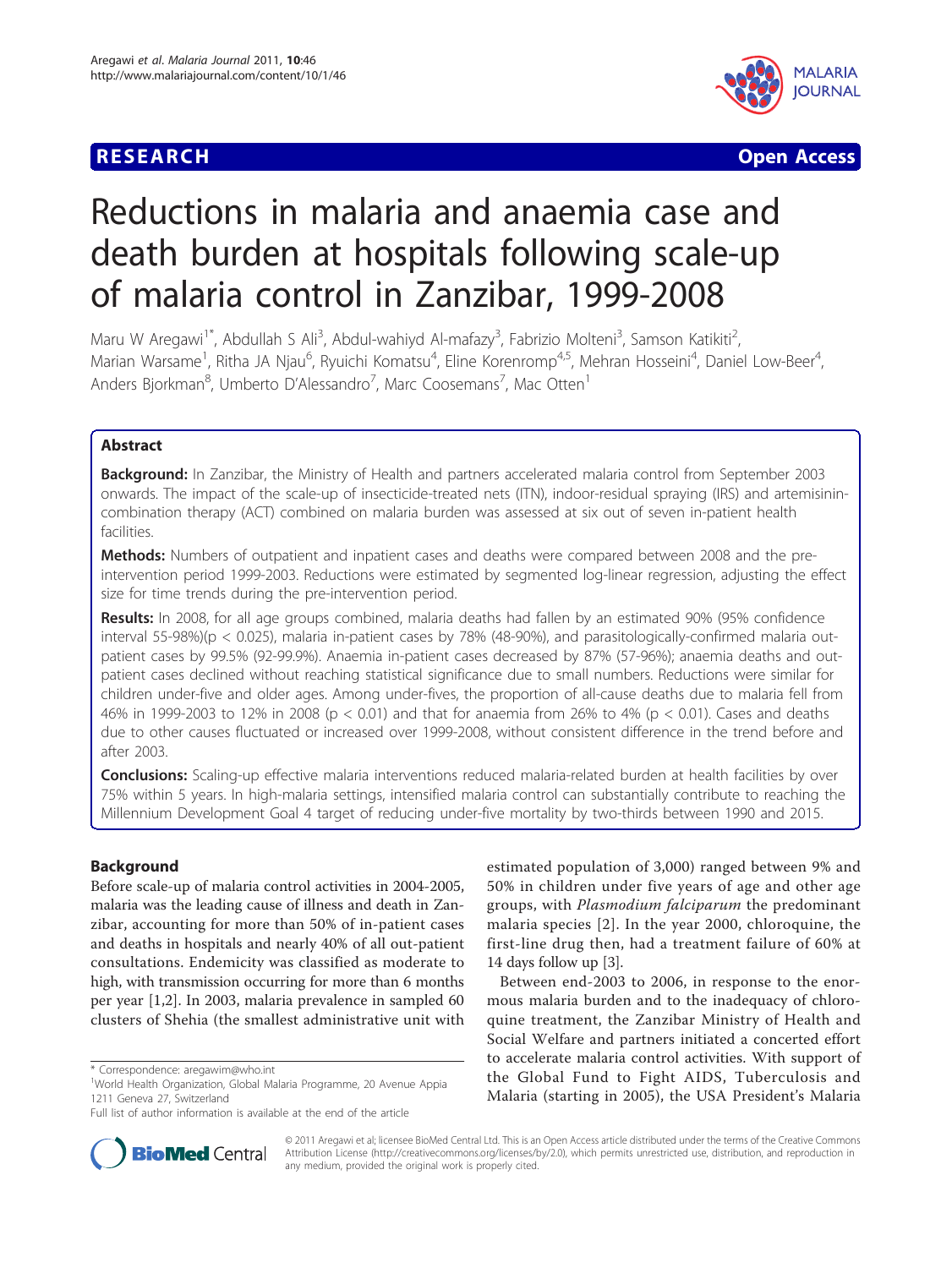Initiative, the Italian Cooperation through WHO, and other partners, the government scaled up four key malaria control interventions: deployment of artemisinin-based combination therapy (ACT), distribution of insecticide-treated nets (ITNs), including longlasting insecticidal nets (LLINs), indoor residual spraying (IRS) and intermittent preventive treatment with sulphadoxine-pyrimethamine for pregnant women (SP-IPTp).

In September 2003, artemether-lumefantrine was introduced in all public health facilities, free-of-charge, as the first-line treatment for uncomplicated malaria, regardless of age (Zanzibar Ministry of Health and Social Welfare, unpublished report, 2002), while SP-IPTp was initiated in 2004. From 2004, ITNs were distributed for free, to pregnant women and children under five years of age attending antenatal clinics in public health facilities; LLINs followed by mid-2005. IRS with lambdacyhalothrin was implemented since June-July 2006, covering nearly all households (one round in 2006, two rounds in 2007 and one round in 2008), with the exception of the main town's centre. In May 2007, 74% children under-5 and 73% pregnant women used an ITN. In addition, nearly 95% of houses had been sprayed with an insecticide during the previous six months [[4\]](#page-8-0).

This study reports on the impact of the interventions' scale up in six out of seven Zanzibar's in-patient health facilities, based on analysis of time trends in malariarelated and overall child and adult morbidity and mortality over a 10-year period (1999-2008). Results are discussed in light of international goals and targets for reducing malaria and improving child health at a population level.

## Methods

## Sample of hospitals

Out of Zanzibar's 126 total health facilities, seven are inpatient facilities; this analysis covers six of them: Chakechake, Mkoani and Wete district hospitals; and the three large primary health care centres with in-patient services (Kivunge and Makunduchi on Unguja island, and Micheweni centre on Pemba island). Zanzibar's main referral hospital was excluded because surveillance data for the past years were not available.

## Indicators

Monthly records of outpatient cases, inpatient cases and inpatient deaths, stratified by age  $<5$  years old and  $\geq5$ years old, were coded according to recorded diagnosis, i.e. malaria, anaemia and 'other conditions'.

Inpatient malaria cases and deaths include those that were parasitologically-confirmed and those admitted based on clinical judgement. For malaria outpatient cases, analyses were done both for cases with a confirmed parasitological diagnosis and for the total number of cases, including those diagnosed presumptively. To facilitate interpretation of trends in outpatient cases, we computed slide positivity rate, by dividing the number of slides positive for malaria by the total number of slides examined.

Cases and deaths attributed to anaemia, to which malaria is an important contributor in high-endemic settings [\[5](#page-8-0)], were analyzed as a proxy indicator of malariarelated burden.

Possible confounding of the interventions' effect by external, non-program related determinants was explored by analysing the time trend in monthly rainfall and temperature, the principal short-term predictor of malaria transmission intensity and burden [\[6](#page-8-0)].

## Statistical analysis of time trends

Impact was evaluated by comparing 2008 indicators with those in the pre-intervention period 1999–2003 using a segmented regressive model of an interrupted time series [[7](#page-8-0)]. Impact is defined as the ratio between the observed and a counterfactual estimated indicator levels in 2008, the latter calculated assuming a (hypothetical) continuation of the pre-intervention time trend throughout 2008, thereby adjusting for time trends occurring independent of the intervention's effect. The 95% confidence intervals (CI) around impact estimates were computed based on CIs around regression coefficient estimates.

Changes over time in proportions of cases or deaths due to malaria or other causes were evaluated by Chi-squared test. The exact Fisher test was used where the chi-squared test was not suitable due to small numbers, i.e. where the expected value in any of the cells of a contingency table was below 5.

## Results

Malaria in-patient cases were fairly stable between 1999 and 2002 but declined gradually thereafter, both among children under-5 (Figure [1a](#page-2-0)) and in the older age group (Figure [1b](#page-2-0)). A similar decline was seen for anaemia cases, although among children under-five this decline started already around the year 2000. In contrast, hospitalizations due to other causes tended to increase throughout the evaluation period. This resulted in a stable number of total hospitalizations in the older age group (Figure [1d](#page-2-0)). Among children under-five, the number of hospitalizations decreased, while the percentage of malaria cases decreased from 54% in 1999 to 17% in 2008 (Figure [1c\)](#page-2-0).

Hospital deaths showed similar time patterns across causes for both age groups (Figure [2a](#page-2-0) and [2b\)](#page-2-0). Among under-fives, among all-cause deaths, the proportion due to malaria fell from 46% in 1999 to 12% in 2008 (p <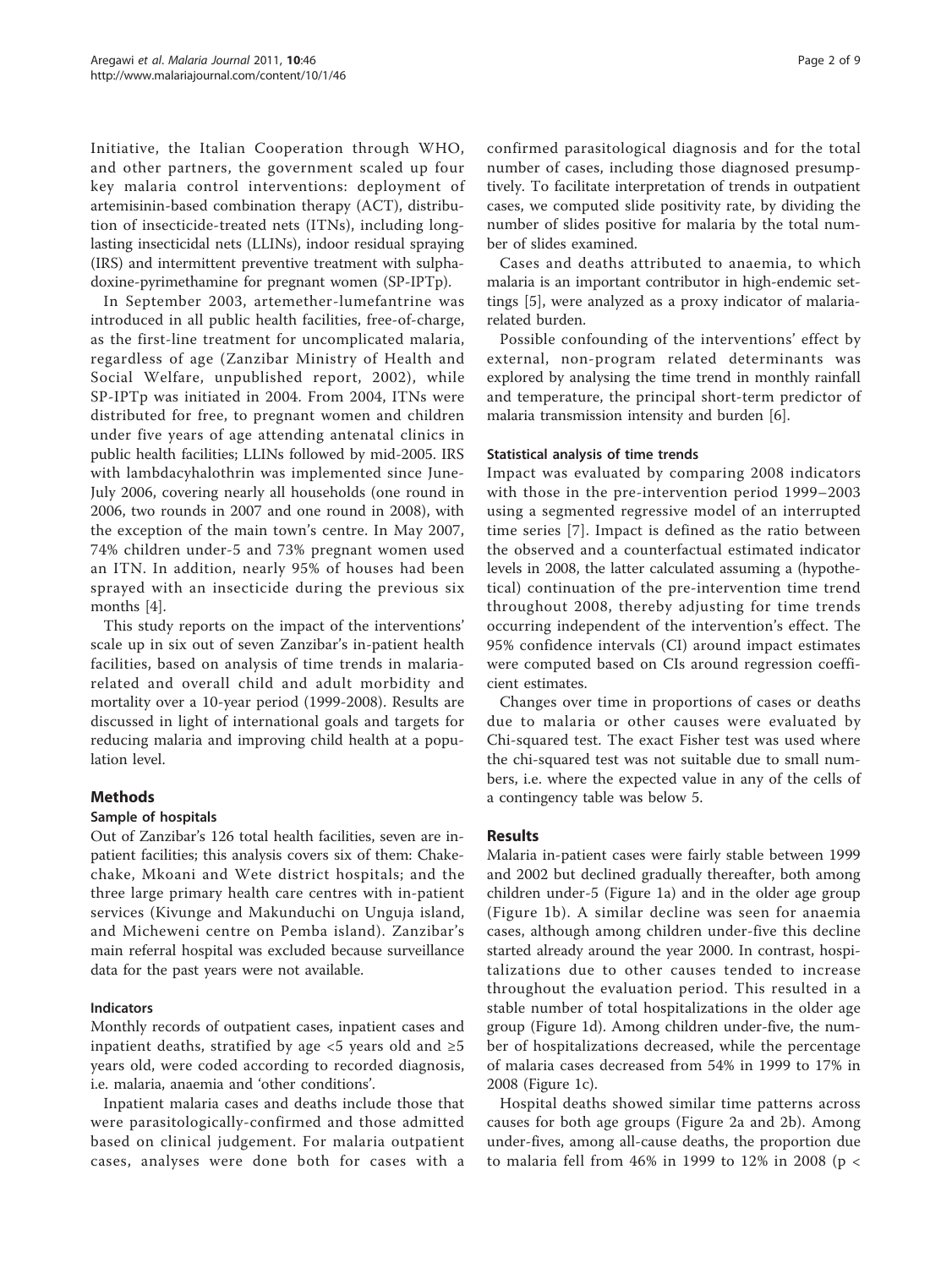<span id="page-2-0"></span>

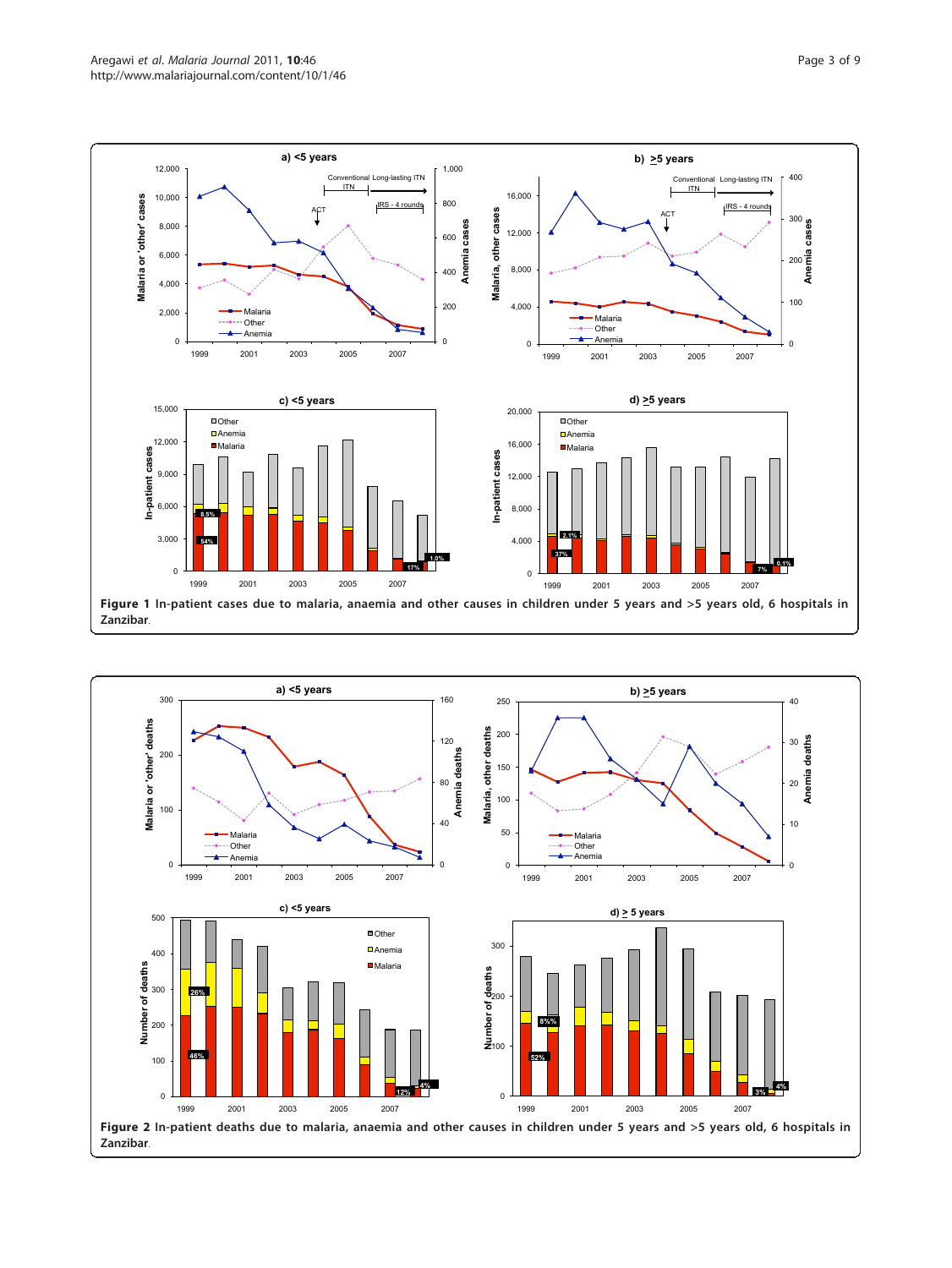0.01)(Figure [2c](#page-2-0)) and that due to anaemia from 26% to  $4\%$  (p < 0.01). Similarly, in the older age group the proportion of malaria deaths decreased from 52% in 1999 to 4% in 2008 ( $p < 0.01$ )(Figure [2d\)](#page-2-0) and that due to anaemia from 8% to 4% ( $p < 0.05$ ). Deaths due to other causes did not change or rather increased, with no consistent difference in the time trend before and after 2003.

Within each of the six individual health facilities, similar declines were observed in the number of malaria inpatient cases (Figure 3a), although the onset of malariarelated reductions varied among facilities. In Chakechake hospital, malaria in-patient cases peaked in 2004 and then decreased 3-fold by 2007–2008 as compared to the 1999 level. Kivunge and Makunduchi showed similar but lower peaks in 2004 with subsequent declines to below the 1999 level. In the other 3 health facilities, no major

peaks were observed: malaria cases were stable initially, declining from 2003 onwards in Wete and Micheweni, and declining throughout the 10-year period in Mkoani. Malaria deaths also declined in each of the individual hospital, starting in 2002–2003 and reaching numbers well below the 1999 levels by 2008 (Figure 3b).

Malaria out-patient cases totalled 24,000 in 1999, among children under-5, out of which 9,000 were microscopically confirmed (Figure [4a\)](#page-4-0). These numbers declined from 2003 onwards, reaching 5,000 total cases of which only 31 were confirmed in 2008. The decline was more marked for confirmed cases and this was paralleled by a similar decrease in the slide positivity rate (Figure [4c](#page-4-0)). Numbers of slides examined also fell, in line with the number of suspected cases; both of these indicators decreasing around three-fold between 1999 and 2008 (Figure [4d](#page-4-0)). A similar pattern was observed for the

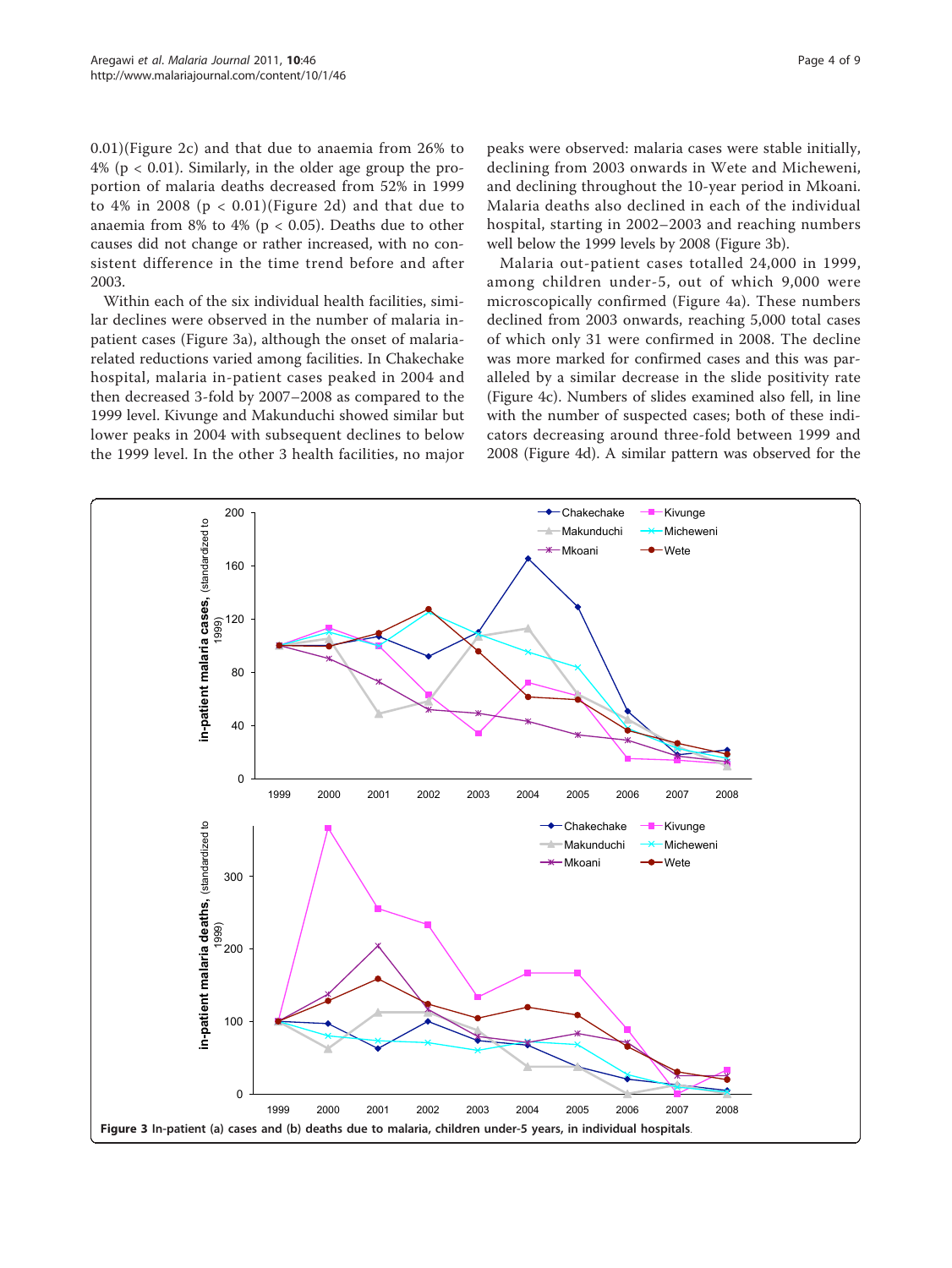<span id="page-4-0"></span>

older age group (Figure 4b). The number of inpatient anaemia cases declined in a similar manner, with about a 2-fold decrease by 2008 compared to 1999-2001 levels.

Adjusting for pre-intervention time trends, malariaattributed in-patient and out-patient cases and deaths decreased by 76% or more by 2008 compared to 1999- 2003, both age groups (Table [1](#page-5-0);  $p < 0.025$  for each indicator). In-patient anaemia cases decreased by 85% and 90% among under-fives and over-fives, respectively (p < 0.025), with non-significant decrease for anaemia deaths (by 38% in under-fives and 66% for older ages). In contrast, no difference (and sometimes an increase) was observed in the number of cases and deaths due to other causes, without any consistent difference in time trends before and after 2003 (Table [1\)](#page-5-0).

Rainfall peaked in March–May and October–November (Figure [5\)](#page-5-0). Malaria and anaemia inpatient cases varied seasonally with yearly peaks in May-June and November-December. From 2006 onwards, as malaria and anaemia cases decreased, the seasonal peaks in these hospital indicators became less pronounced.

#### **Discussion**

This rapid impact evaluation shows that scale-up of ACT as first-line treatment of malaria, combined with vector control using ITNs/LLINs and IRS resulted a

dramatic decline in the malaria burden. Within four years of intervention scale-up, malaria deaths, hospitalizations, laboratory-confirmed outpatient cases and slide positivity rates fell by 76% or more, both in children under-5 years and older age groups.

Unconfirmed (suspected) outpatient cases and numbers of slides examined also fell, but to a lesser extent (two- to three-fold), and starting later than laboratoryconfirmed indicators. This suggests that the decline in confirmed malaria cases reflect a real reduction in malaria-attributable burden, and not an artefact related to changing laboratory testing patterns. The lesser decline in suspected malaria cases compared to parasitologically-confirmed cases or malaria hospitalizations and deaths confirms the notion that in endemic settings a large proportion of suspected cases is not due to malaria. This supports the WHO's 2010 recommendation for parasitological confirmation using either microscopy or RDT of all cases as a condition for ACT-based treatment, including in children under-five years in high-endemic Africa for whom presumptive treatment was recommended until 2010 - in an effort to contain costs of ACT-based treatment and to preserve ACT efficacy [\[8](#page-8-0)].

Hospitalizations and deaths due to anaemia fell in parallel with the malaria-attributed events, confirming the importance of malaria as an underlying cause, especially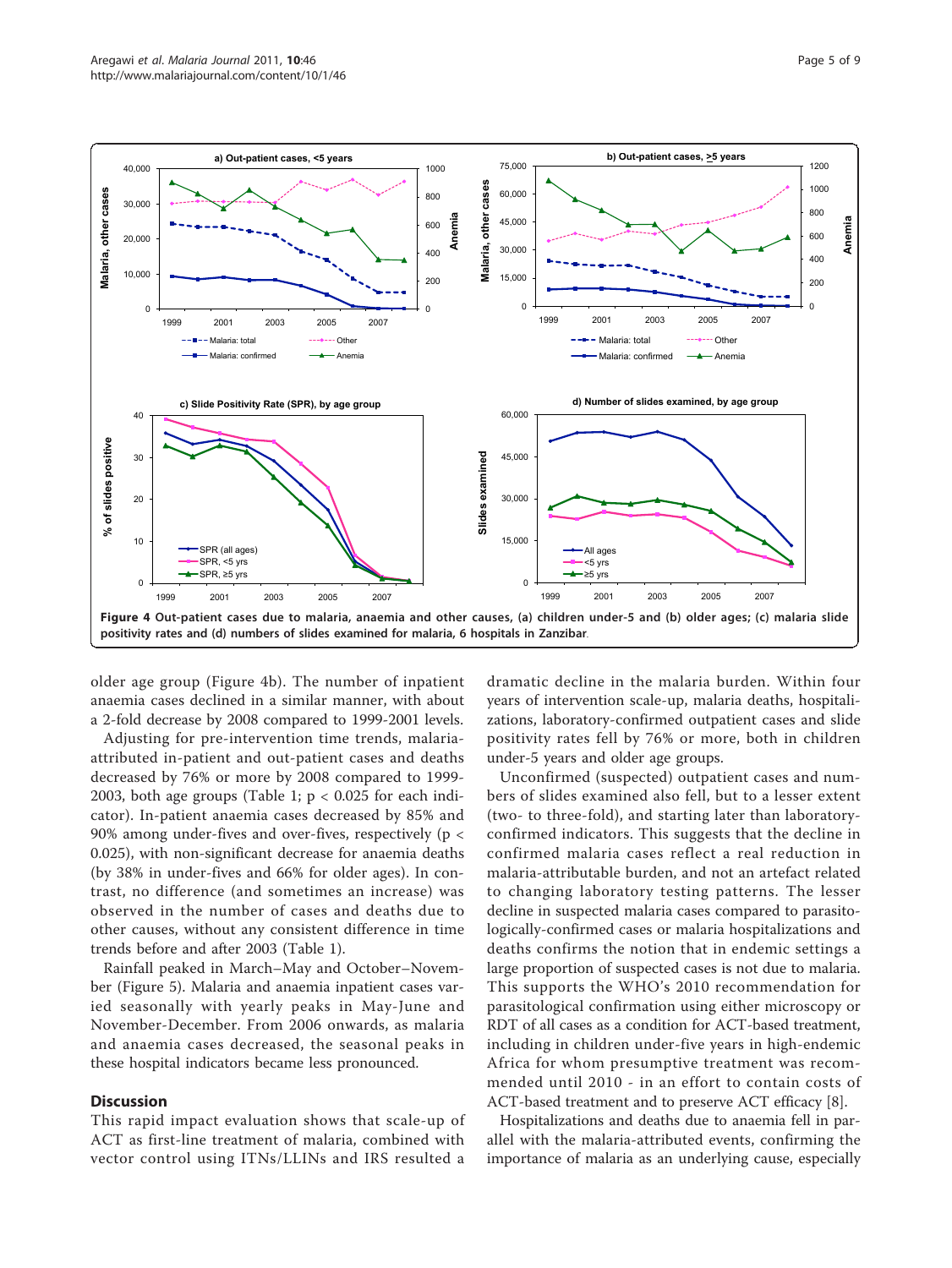## <span id="page-5-0"></span>Table 1 Malaria and non-malaria cases and deaths in 2008 compared to the pre-intervention period 1999–2003, in six out of seven hospitals in Zanzibar

|                               | <b>MALARIA</b> |                               |        |                          | <b>ANAEMIA</b>                      |         |                        |
|-------------------------------|----------------|-------------------------------|--------|--------------------------|-------------------------------------|---------|------------------------|
|                               |                | Age (years) Average 1999-2003 | 2008   |                          | % decline (95 Cl) Average 1999-2003 | 2008    | % decline (95 Cl)      |
| In-patient cases              | $<$ 5          | 5,166                         | 861    | $80(44 - 93)$ $\pm$      | 728                                 | 51      | $85(39 - 97)$ #        |
|                               | $5+$           | 4,376                         | 1.017  | 76 (33 - 91) ‡           | 298                                 | 29      | $90(38 - 98)$ ‡        |
|                               | All            | 9,542                         | 1.878  | 78 (48 - 90) ‡           | 1,026                               | 80      | $87(57 - 96)$          |
| Out-patient cases (confirmed) | $<$ 5          | 8,637                         | 31     | 99.6 (93 - 99.98) ‡      | 804                                 | 347     | $45 (-60 - 81)$        |
|                               | $5+$           | 8,738                         | 36     | 99 (91 - 99.97) ‡        | 840                                 | 588     | $-40$ ( $-355 - 57$ )  |
|                               | All            | 17,375                        | 67     | 99.5 (92 - 99.97)‡       | 1,644                               | 935     | $9(-87 - 56)$          |
| <b>Deaths</b>                 | $<$ 5          | 227                           | 23     | $86(21 - 97)$ #          | 91                                  | 7       | 38 (-1'373 - 97)       |
|                               | $5+$           | 137                           | 6      | $95(30 - 100)$ #         | 28                                  | 7       | 66 (-1'116 - 99)       |
|                               | All            | 365                           | 29     | $90(55 - 98)$ #          | 120                                 | 14      | 40 (-1'406 - 98)       |
|                               |                | <b>OTHER</b>                  |        |                          | <b>AII-CAUSE</b>                    |         |                        |
|                               | Age (years)    | Average 1999-2003             | 2008   |                          | % decline (95 Cl) Average 1999-2003 |         | 2008 % decline (95 CI) |
| In-patient cases              | $<$ 5          | 4,114                         | 4,298  | $21 (-243 - 82)$         | 10,008                              | 5,210   | $46$ ( $-37 - 79$ )    |
|                               | $5+$           | 9.114                         | 13,106 | $13(-60 - 53)$           | 13,788                              | 14,152  | $25 (-35 - 59)$        |
|                               | All            | 13,228                        | 17.404 | $15(-39 - 48)$           | 23,796                              | 19,362  | $32(-16 - 60)$         |
| Out-patient cases             | $<$ 5          | 30,453                        | 36.375 | $-19(-82 - 23)$          | 54,114                              | 41,411  | $17(-38 - 50)$         |
|                               | $5+$           | 37,514                        | 63,621 | $-47$ ( $-144 - 11$ )    | 59,943                              | 69,131  | $-21$ $(-113 - 32)$    |
|                               | All            | 67,968                        | 99.996 | $-36$ $(-104 - 10)$      | 114,057                             | 110.542 | $-3$ ( $-69 - 37$ )    |
| <b>Deaths</b>                 | $<$ 5          | 111                           | 156    | $-121$ ( $-1'011 - 56$ ) | 430                                 | 186     | $14$ ( $-116 - 66$ )   |
|                               | $5+$           | 106                           | 180    | $-10$ ( $-501 - 80$ )    | 271                                 | 193     | $37(-44 - 72)$         |
|                               | All            | 216                           | 336    | $-53$ $(-531 - 63)$      | 701                                 | 379     | $23(-42 - 59)$         |

Notes:

Positive values indicate a decline; negative percentages indicate an increase from 1999-2003 to 2008.

‡ Significant difference. A 95% CI not including the 0% value indicates that the difference from pre-intervention period to 2008 was statistically significant (p < 0.025).

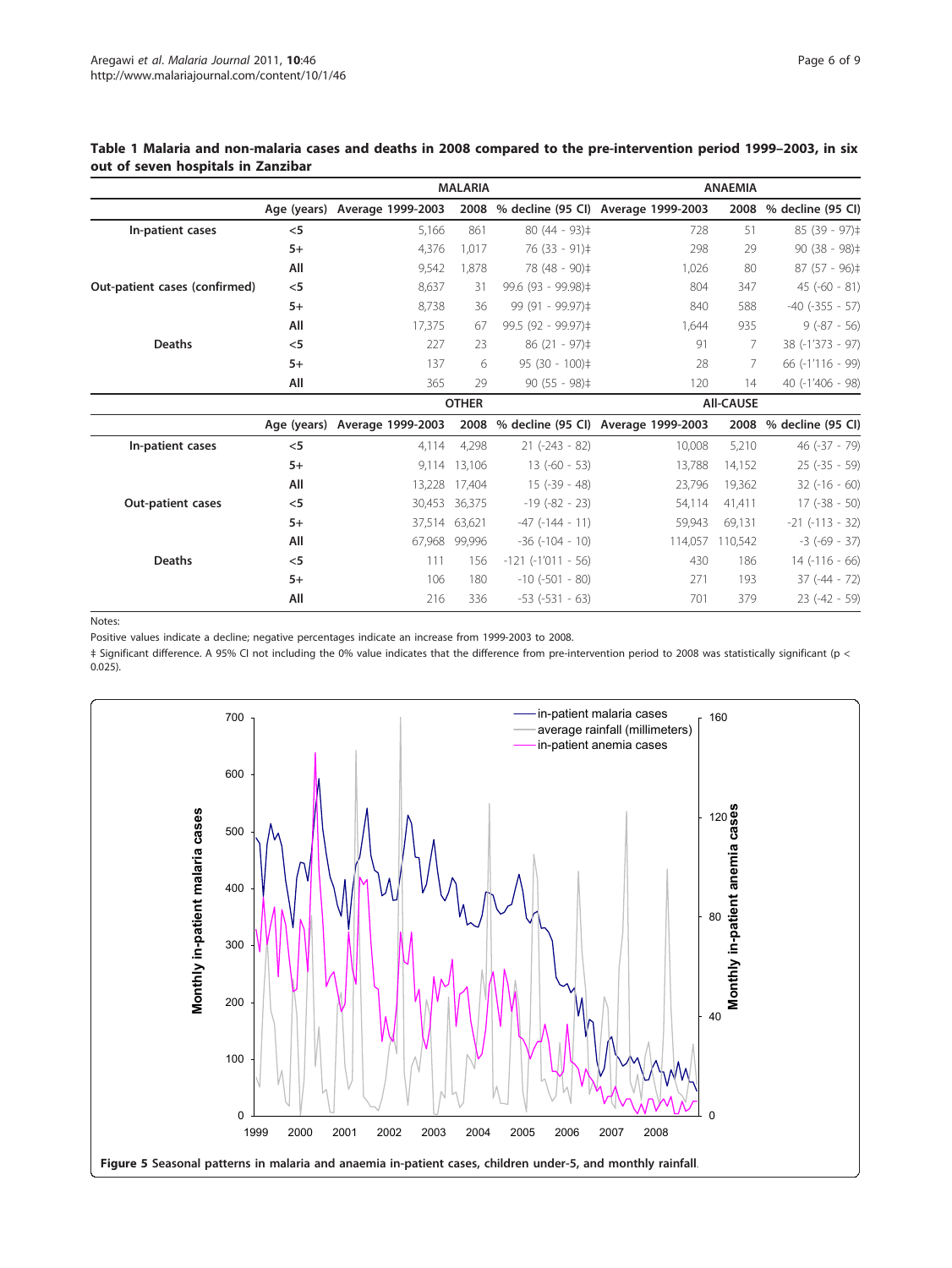in children under-five years. These observations are consistent with previous studies that showed steady reductions in childhood anaemia in response to malaria control [[5\]](#page-8-0), and with observed correlation between rates of malaria and of blood transfusions in young children [[9](#page-8-0)]. Anaemia represented a much larger proportion of hospital deaths than hospital admissions, e.g. among under-fives in 1999, 26% and 8.5%, respectively. This difference illustrates the poor prognosis of severe anaemia cases in Zanzibar, which is possibly due to varying availability and quality of blood transfusion services and late presentation of patients [[10,11](#page-8-0)].

The decline in malaria-related burden started around 2003, when ACT was introduced, although for inpatient cases and deaths in children under five years it started slightly earlier, around 2002, possibly reflecting the increasing use, since 2001, of sulphadoxinepyrimethamine as second-line treatment. In addition, ongoing socio-economic development and urbanization may have led to a better health over time in including malaria burden, before and during the intensified malaria control [\[12\]](#page-8-0). However, impact estimates using segmented log-linear regression (Table [1\)](#page-5-0) were adjusted for such trends during pre-intervention period and the decrease in malaria was observed against an increase in non-malaria attendances - which may be the result of improved health services and access in recent years.

Across all 147 out-patient peripheral health facilities in Zanzibar (primary health care units), confirmed malaria cases fell by 73% between 1999 and 2008 while the slide positivity rate fell from 36% to 1.5% (Zanzibar Malaria Control Programme, unpublished, 2010). Over the same period, the slide testing rate of all outpatient consultancies in the peripheral facilities increased from 6% to 30% as a result of RDT roll-out.

In the weekly case-based surveillance system, which covers approximately one-third of health facilities, slide positivity rate was 3% in peak malaria months (April-June) during 2008 [[13](#page-8-0)]. Reductions in parasitologicallyconfirmed malaria out-patient cases furthermore fit with results from a nation-wide population survey in May 2007, showing parasite prevalence of 0.4% in children <5 years old and 0.9% in all ages [[4\]](#page-8-0).

A 2007 study in North A district of Unguja using surveillance records in 13 public health facilities found a decline in under-five mortality by 52% in 2006 compared to 2003. Similarly, malaria-related admissions, blood transfusions, and malaria-attributed mortality decreased significantly by 77%, 67% and 75%, respectively, between 2002 and 2005 in children under five. While climatic conditions favourable for malaria transmission persisted throughout the observational period, additional distribution of LLINs in early 2006 resulted in a 10-fold reduction of malaria parasite prevalence [[14\]](#page-8-0).

In response to its current low endemicity, Zanzibar has since 2008 shifted its malaria surveillance system to weekly reporting of laboratory-based confirmed malaria cases. A Malaria Early Epidemic Detection System (MEEDS) is now operational in 52 health facilities, with the plan to expand it to all facilities by 2011. The next step for enhancing disease surveillance should be reporting and investigation of individual in-patient cases and deaths, which at low transmission levels represent a failure of the health system in adequately treating both uncomplicated and severe malaria cases. Future reporting of individual case records will also enable more precise geographical tracking of remaining transmission foci or "hotspots" and resurgences, as well as to identify risk groups and factors.

Despite Zanzibar's enormous success in reducing malaria, the risk of an explosive resurgence is still very real. This is not the first time that the islands have achieved such dramatic decline in malaria burden. In the 1970s malaria had been reduced to very low levels through IRS with dichlorodiphenyltrichloroethane (DDT), only to resurge again once partner funds decreased and IRS was stopped [\[15](#page-8-0)]. Aggressive malaria control activities and adequate funding therefore need to be maintained to keep the risk of malaria resurgence near to zero.

Substantial decreases in malaria burden have also been reported by other high-endemic sub-Saharan African countries that achieved high coverage of ACT, LLINs and/or IRS. In Zambia, as artemether-lumefantrine was introduced as first-line treatment, and LLINs were distributed over 2002-2008, hospital admissions and deaths, and to a lesser extent outpatient cases from malaria and anaemia, decreased substantially. Declines were more marked in children under five than among older ages, and time trends were consistent across the indicators. Repeated household surveys demonstrated parallel decreases in parasite prevalence and anaemia among children under five years. In addition, among children under five years, both all-cause mortality from household surveys and hospital-recorded deaths fell by half, in a markedly similar time pattern [[16\]](#page-8-0). Importantly, these downward trends were followed by levelling off in 2009 in malaria admissions and deaths - including a major resurgence in two provinces, where parasite prevalence among children again rose according to a 2010 survey [[17,18\]](#page-8-0). This rebound, possibly related to decay of insecticide and physical deterioration of ITNs distributed several years before, underscores the importance also for Zanzibar to maintain malaria control, surveillance and funding to prevent similar resurgence.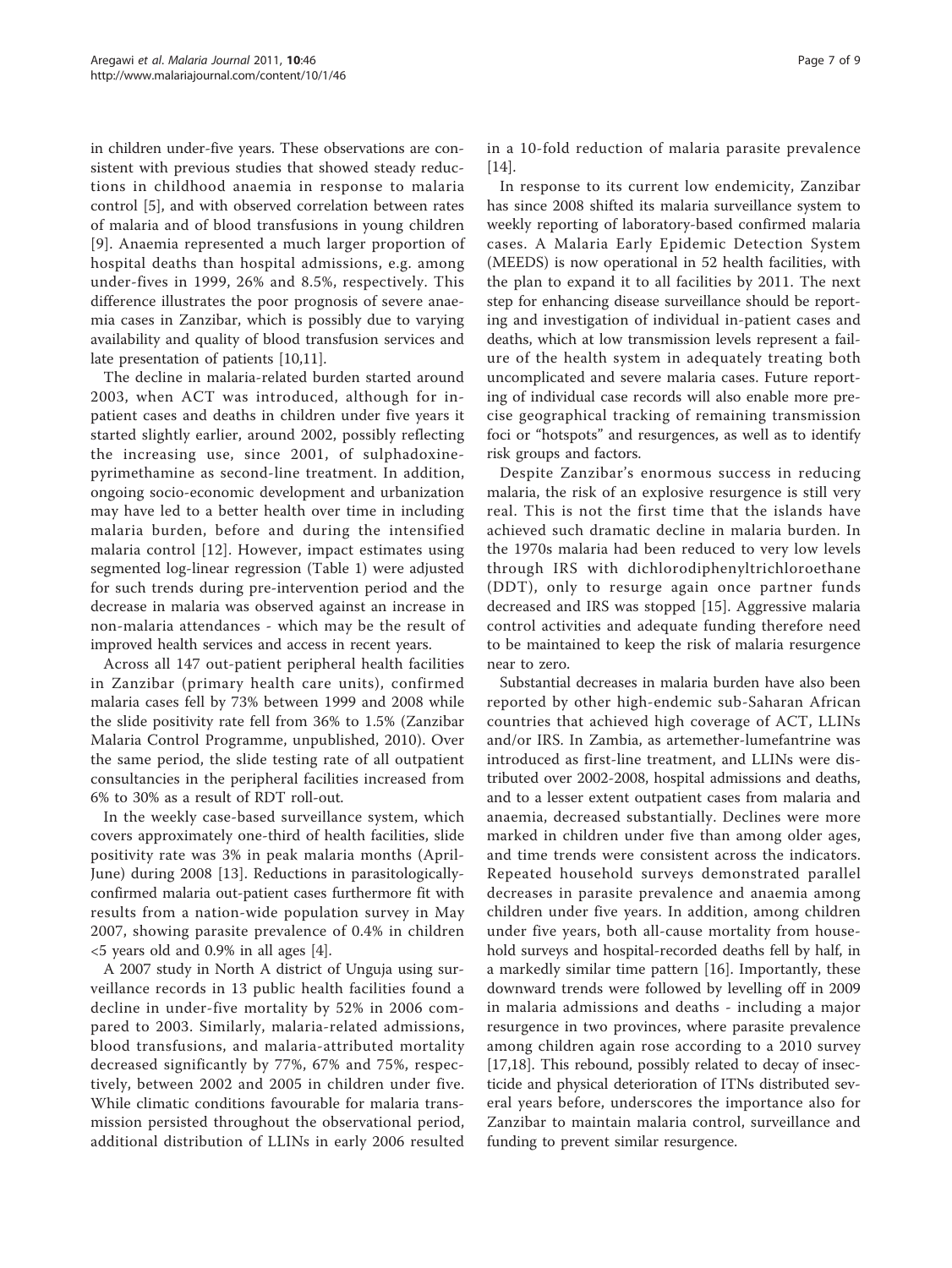<span id="page-7-0"></span>In Bioko Island, Equatorial Guinea, four years after achieving high intervention coverage, repeated household surveys found a decrease in all-cause under-five mortality of 60% from 2004 to 2008, and reductions of 70% in parasite prevalence, 90% in anaemia and 60% in reported fevers among children under-5 [[19](#page-8-0)]. In Rwanda, within two years of nationwide implementation of LLIN distribution and ACT as first-line treatment, in-patient malaria cases and death in nine hospitals and 10 health centers sampled throughout 10 districts fell by 55% and 67% in children under-five, respectively. Non-malaria cases and deaths remained stable or increased [[20\]](#page-8-0). Similarly, in Ethiopia, in a convenience sample of public facilities with relatively complete data, the in-patient case and death burden decreased by 73% and 62%, respectively, after the first two years of scaled-up LLIN and ACT usage [\[20\]](#page-8-0). In Sao Tome and Principe, after three years of intensified interventions with IRS, LLINs, ACT and SP-IPTp, malaria-attributed outpatient consultations, hospitalizations, and deaths decreased by more than 85%, 80%, and 95%, respectively, in all age groups [[21](#page-8-0)]. In The Gambia, a similar retrospective analysis at four sites, showed between 2003 and 2007 a significant decline in malaria slide positivity rate, malaria admissions and malaria-related deaths. The same study also demonstrated a significant increase in mean haemoglobin concentrations for all-cause admissions (12 g/l) and age of paediatric malaria admissions (from 3.9 to 5.6 years) [[9](#page-8-0)].

When interpreting the results presented, the limitations of health facility-based studies should not be underestimated [[22\]](#page-8-0). Importantly, the use of a five-year period (1999-2003) as reference was not necessarily long enough to provide a stable pre-intervention baseline, given the historical resurgence of malaria in Zanzibar in the past [\[23](#page-8-0)]. In addition, a longer period should ideally be used as the post-intervention. Therefore, point estimates of impact based on a five-year baseline and oneyear post-intervention must, therefore, be regarded as indicative, rather than precise effect sizes.

It should be also considered that time trends observed in health facility statistics may not reflect trends in malaria burden at the population level, if the completeness of case or death notifications and/or access to health facilities changes over the evaluation period, and in particular if notification fraction changed differently for malaria versus other causes of attendance. As a result, the decrease in malaria burden may be of lesser magnitude than that observed in the hospitals sampled. Of note, the reduction in all-cause under-five mortality may be lower at a population level than shown here from hospitals data, because typically in sub-Saharan African countries with stable malaria around 15-30% of deaths, not 53% as in the Zanzibar hospitals between 1999 and 2003, are due to malaria [\[24](#page-8-0)].

The child survival Millennium Development Goal is to reduce all-cause under-5 mortality by two-thirds by 2015 compared to 1990 baseline levels [[25](#page-8-0),[26\]](#page-8-0). The new Roll Back Malaria Partnership goal is the near elimination of malaria deaths by 2015 [\[27](#page-8-0)]. Based on mortality estimates from 1990 to 2009, the under-5 mortality rates are now declining in all regions of the world, with declines in sub-Saharan Africa having accelerated in the 2000-2010 decade. However, a further acceleration in these declines will be needed to meet the MDG child survival goal [\[28\]](#page-8-0).

#### Conclusion

Effective malaria control measures can dramatically reduce the burden of malaria and anaemia on the health system. Ensuing reductions in all-cause under-5 mortality as a result of malaria control could play a key role in achieving MDG4 on improving child survival by 2015. Aggressive malaria control should be raised to the highest levels of public health priority in Africa and globally.

#### Acknowledgements

We thank the Zanzibar Malaria Control Programme for their full support in availing field staff and providing all data and information used in this study. The Global Fund for their funding to cover all costs related to this study. Dr R. Newman, Director of Global Malaria Programme (GMP) of WHO revised it critically for important intellectual content.

#### Author details

<sup>1</sup>World Health Organization, Global Malaria Programme, 20 Avenue Appia 1211 Geneva 27, Switzerland. <sup>2</sup>World Health Organization, Inter-Country Support Team for Southern and Eastern Africa, Regional Office for Africa (AFRO), Harare, Zimbabwe. <sup>3</sup>Zanzibar Malaria Control Programme, Ministry of Health, Zanzibar. <sup>4</sup>Global Fund for AIDS, TB and Malaria, Geneva, Switzerland.<br><sup>5</sup>Dopt, of Public Hoalth, Frasmus MC, University Modical Contor Potterdam. <sup>5</sup>Dept. of Public Health, Erasmus MC, University Medical Center Rotterdam, The Netherlands. <sup>6</sup>World Health Organization, Country Office, Dar-es-Salaam, Tanzania. <sup>7</sup>Department Parasitology, Institute of Tropical Medicine, Nationalestraat 155, B-2000, Antwerp, Belgium. <sup>8</sup>Department of Medicine Karolinska University Hospital, Solna, Sweden.

#### Authors' contributions

MA carried out the study design, data collection, analysis and drafting and overall coordination of writing up-of the paper. AWA helped in data collection and editing; and field supervision. ASA helped in overall field coordination, reviewing the paper and programme interventions in Zanzibar. FM and AB contributed to data collection and validation, analysis and review of the paper. RN, MW and SK participated in field coordination, data collection and review of the paper. MO helped in the overall study design, data analysis and drafting of the paper. EK and MH helped in the statistical analysis and review of the paper. RK and DL provided critical review of the paper. UA and MC provided over all technical guide and reviewed the paper. All authors read and approved the final manuscript.

#### Competing interests

The authors declare that they have no competing interests.

Received: 23 June 2010 Accepted: 18 February 2011 Published: 18 February 2011

#### References

Craig MH, Snow RW, Le Sueur D: [A climate-based distribution model of](http://www.ncbi.nlm.nih.gov/pubmed/10322323?dopt=Abstract) [malaria transmission in sub-Saharan Africa.](http://www.ncbi.nlm.nih.gov/pubmed/10322323?dopt=Abstract) Parasitol Today 1999, 15:105-111.